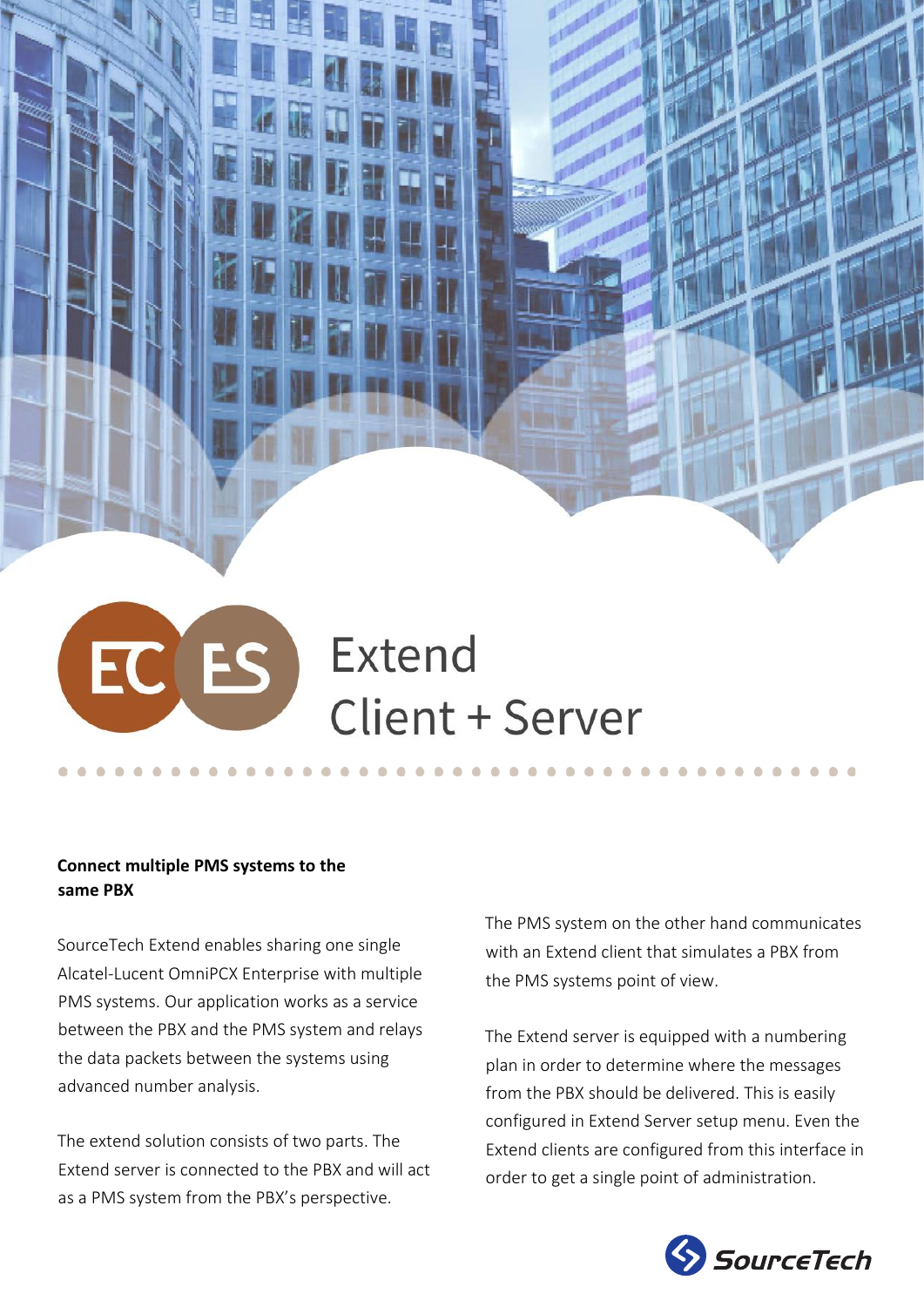#### **Extend Server**

The Extend server is a windows service that emulates a PMS system. It always communicates with the PBX over TCP/IP and it have a built in buffer to secure that no information is lost. The data is kept even if the machine is rebooted. The Extend Server communicates with the PBX and one or several Extend Clients, depending on how many PMS systems you have that needs to communicate to the PBX.

### **Extend Client**

The Extend Client is also a windows service and it have, just like the Extend Server, a built-in buffer in order to secure that no information from the PMS system is lost - likewise the server, the booking data is kept even if the machine is rebooted. You install one Extend Client per PMS system.

#### **Protocol converter**

The Extend client can convert protocols from 8 to 5 digits for those applications that does not support eight-digit extension lengths. It can also translate phone numbers back and forth between the PBX and the booking system to create a virtual numbering plan for the PMS system. This feature makes it possible to have the same phone number to room service for all hotels connected to the same PBX. The Extend Client can also convert FIAS into AHL and back again.

#### **One to one relationship**

You can also use this solution to cut costs when setting up a PMS system that are using the FIAS protocol from Oracle together with Alcatel-Lucent Enterprise PBX. The Extend solution eliminates the need for additional installation and hardware to translate the two protocols. Our software translates AHL to FIAS and back again in no time.



An example that demonstrates the Extend setup with three different PMS solutions; PMS system with AHL protocol, PMS system and Extend Client in the same machine and a PMS system with FIAS protocol - all in the same solution.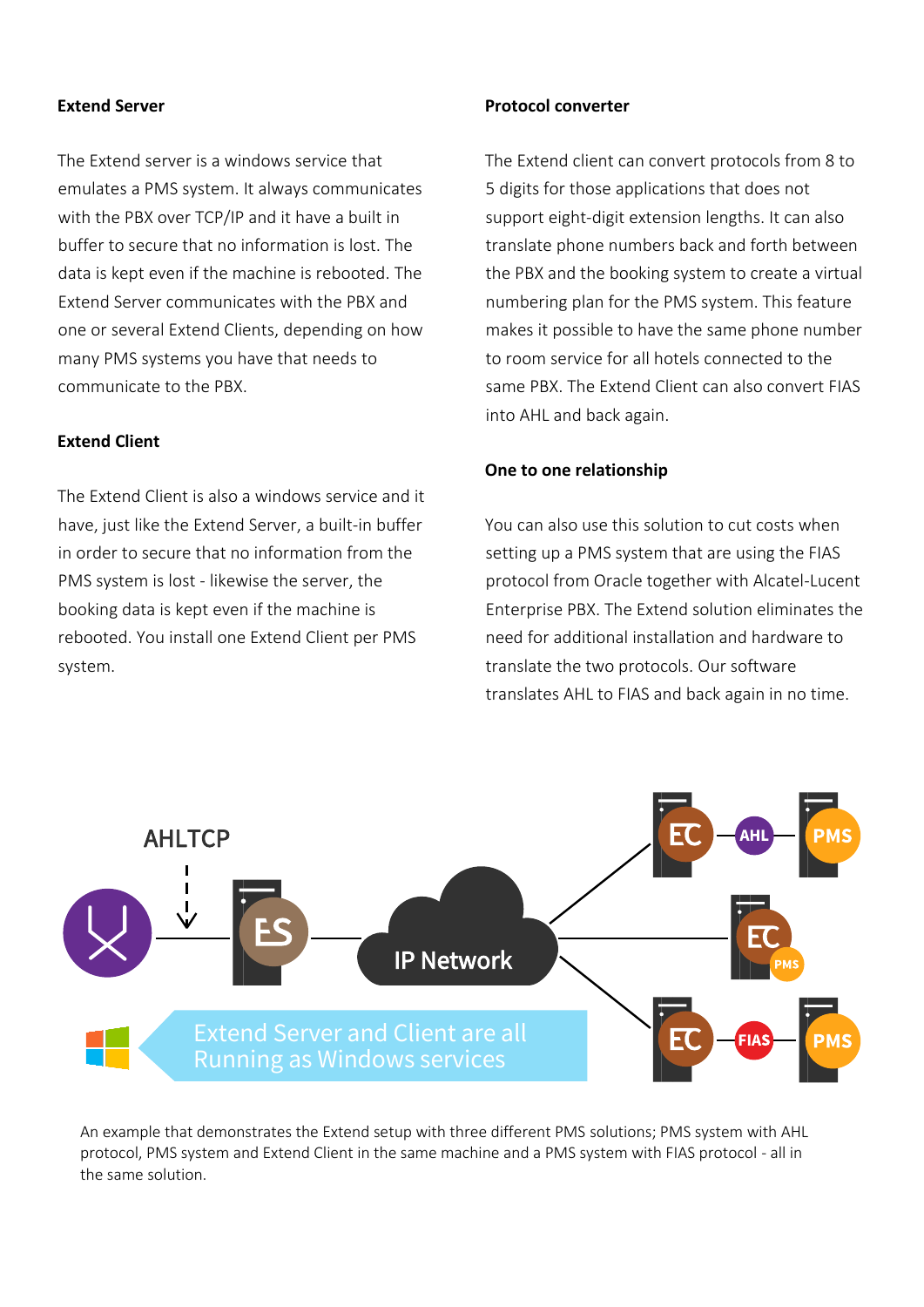# **SourceTech Extend with Docker**

#### **This is Docker**

Docker provides the ability to package and run an application in a loosely isolated environment called a container. The isolation and security allow you to run many containers simultaneously on a given host. Containers are lightweight because they don't need the extra load of a hypervisor, but run directly within the host machine's kernel. This means you can run more containers on a given hardware combination than if you were using virtual machines. You can even run Docker containers within host machines that are actually virtual machines. Read more about Docker [here.](https://docs.docker.com/engine/docker-overview/)

### **Your advantages**

By using SourceTech Extend in a Docker environment gives you a lot of advantages. The downtime for installation and upgrades are minimal compared to a physical machines installations. You can also cut costs because it eliminates the need for hardware, the Docker solution comes free of charge if you have Windows Server 2019. You will also spend less time on installation and the administration is centralised with the possibility to have it in the cloud.